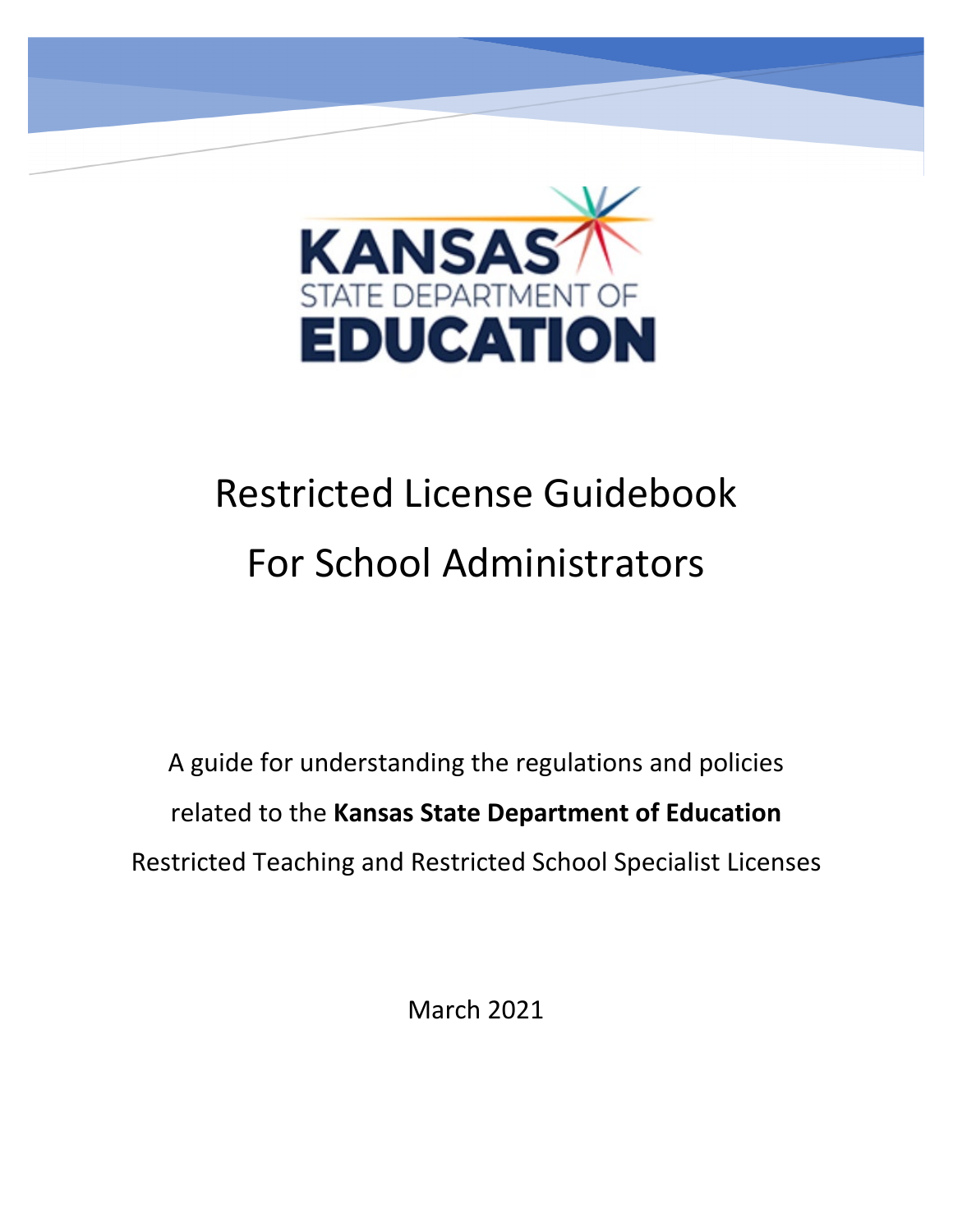# Table of Contents

This Guidebook has been compiled by Kerry Schuckman, Fort Hays State University Licensure Officer, with input from other Restricted License program contacts from other Kansas institutions.

| KSDE Policy Related to PreK-12 and Middle School teachers8 |
|------------------------------------------------------------|
|                                                            |
|                                                            |
|                                                            |
|                                                            |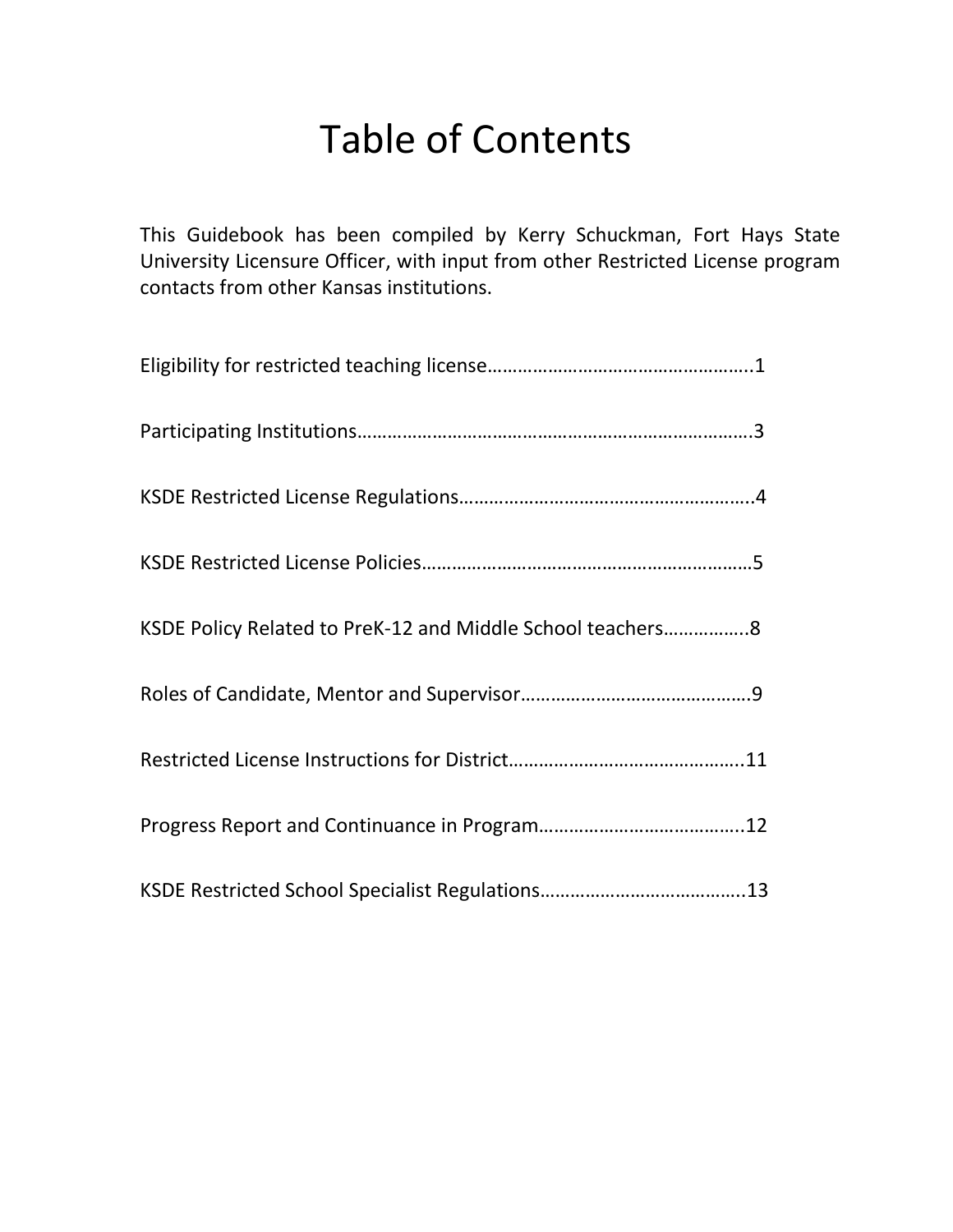# **Restricted License Alternative Pathway**

The restricted teaching license alternative pathway became available in 2003 through the Kansas State Department of Education through a federal Transition to Teaching grant. This route allows someone that has a bachelor's degree or higher in the content area or with equivalent coursework in the area for which the license is sought to obtain a restricted teaching license while employed under contract in an accredited school teaching in the content area. Heritage language speakers shall qualify as having met content equivalency for their heritage language.

Not all Kansas higher education institutions work with every subject area and individual institutions may have additional policies and requirements beyond the KSDE requirements below.

#### **Eligibility - (Must meet all eligibility requirements)**

 $\checkmark$  A Bachelor's degree or higher from a regionally accredited university,

 **The degree or equivalent coursework must be in a regular education [content](https://www.ksde.org/Agency/Division-of-Learning-Services/Teacher-Licensure-and-Accreditation/Postsecondary/Educator-Preparation/Approved-Educator-Preparation-Programs) [area](https://www.ksde.org/Agency/Division-of-Learning-Services/Teacher-Licensure-and-Accreditation/Postsecondary/Educator-Preparation/Approved-Educator-Preparation-Programs) you want to teach, OR be a heritage language speaker,**

 **A GPA of 2.75 from the last 60 semester credits hours of college coursework completed,**

 $\checkmark$  A passing score for the Praxis II content assessment in the content area, AND

 **A supervised practical training experience must be completed under the collaboration of the supporting institution and hiring school district before restricted teaching license can be issued. Each higher education institution has their own policies regarding how this is met.**

#### **Recommendations for Working with First Year Restricted License Teachers**

**Extra Duty Assignments:** Restricted license teachers in Kansas are different from those prepared in the traditional pathways in many ways. One major difference is that while they are prepared in their content areas, they are learning about pedagogy, planning, curriculum development, and classroom management while "on the job" simultaneously with their college coursework. This puts an additional stressor on these teachers that may not be present with the newly graduated, traditional, undergraduate pathway teacher.

 $-1 -$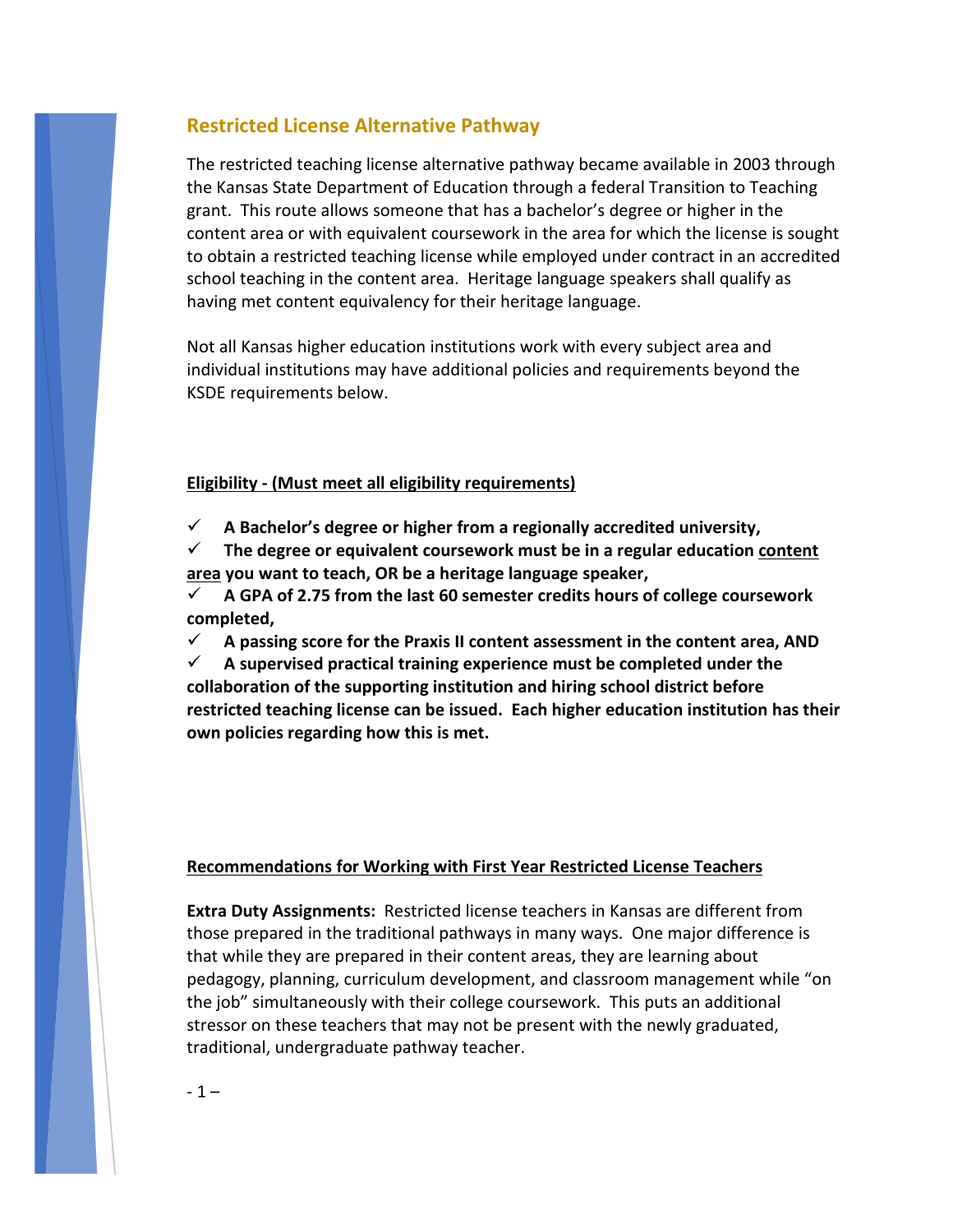We have found that restricted license teachers can get overwhelmed if they are burdened with too many extra expectations, especially in year one. Besides the

expectations of being successful in the classroom during the day, they also have 4 to 12 hours of graduate classwork to do per week as part of the licensure process. Balancing full time work as a brand-new teacher, graduate schoolwork, and normal family duties can be an enormous challenge.

We highly recommend restricted license teachers "extra duty" school responsibilities (e.g. coaching, yearbook, sponsorships, or other evening and weekend extra duties) are kept to a minimum, especially during their first year in the program.

**Mentors:** By regulation, the district is required to assign a mentor to the restricted license teacher while they are completing the program for full licensure. It should be a teacher with a professional teaching license and, ideally, it is someone that is endorsed in the same subject area as the newly hired teacher, though it doesn't have to be. This person should serve as a "go-to" person for questions, advice and general recommendations and help. At times, a mentor may be asked by the institution to provide an evaluation using the institution's evaluative form. If the mentor is not able to evaluate the restricted license teacher, a principal may serve as the evaluator.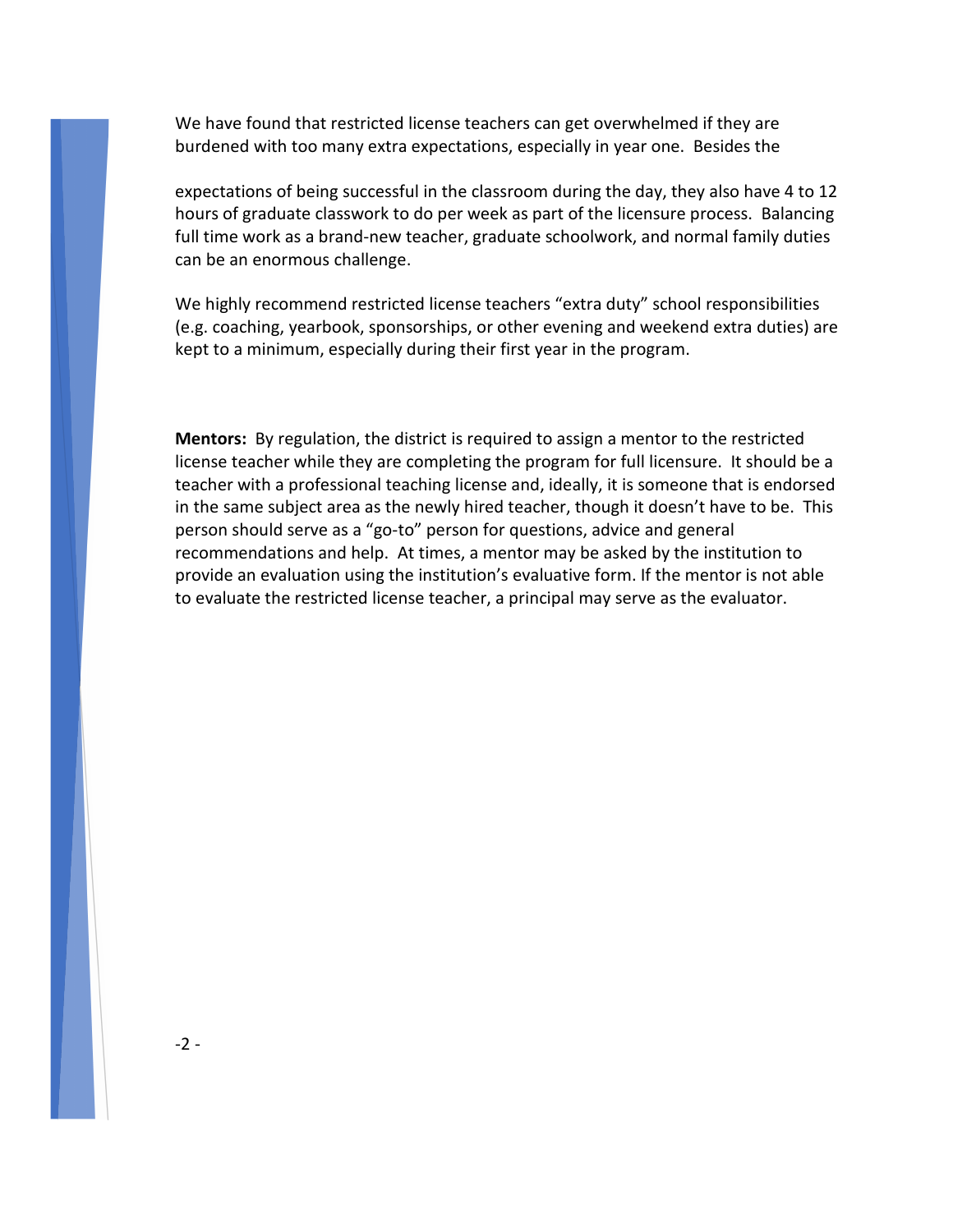# **Participating Institutions**

#### *Emporia State University*

*Shannon Hall Email: [restrictedlicense@emporia.edu](mailto:restrictedlicense@emporia.edu) Phone: 620-341-5654 Title: Alternative Route Contact*

#### *Fort Hays State University Kerry Schuckman*

*Email: [kschuckm@fhsu.edu](mailto:kschuckm@fhsu.edu) Phone: 785-628-4542 Title: Alternative Route Contact*

## *Pittsburg State University Amanda Hill Email: [ahill@pittstate.edu](mailto:ahill@pittstate.edu) Phone: 620-235-6153 Title: Alternative Route Contact*

# *Southwestern College J.K. Campbell*

*Email: [jk.campbell@sckans.edu](mailto:jk.campbell@sckans.edu) Phone: 620-229-6315 Title: Alternative Route Contact*

#### *Wichita State University Dr. Jim Granada Email: [T2T.info@wichita.edu](mailto:T2T.info@wichita.edu) Phone: 316-978-6298*

*Title: Alternative Route Director*

Institutions have differing qualifying and program requirements, courses within the program, and on campus requirements, but all must adhere to the KSDE license regulations. Most institutions refer to their program as either Transition to Teaching (T2T) or Restricted License Program.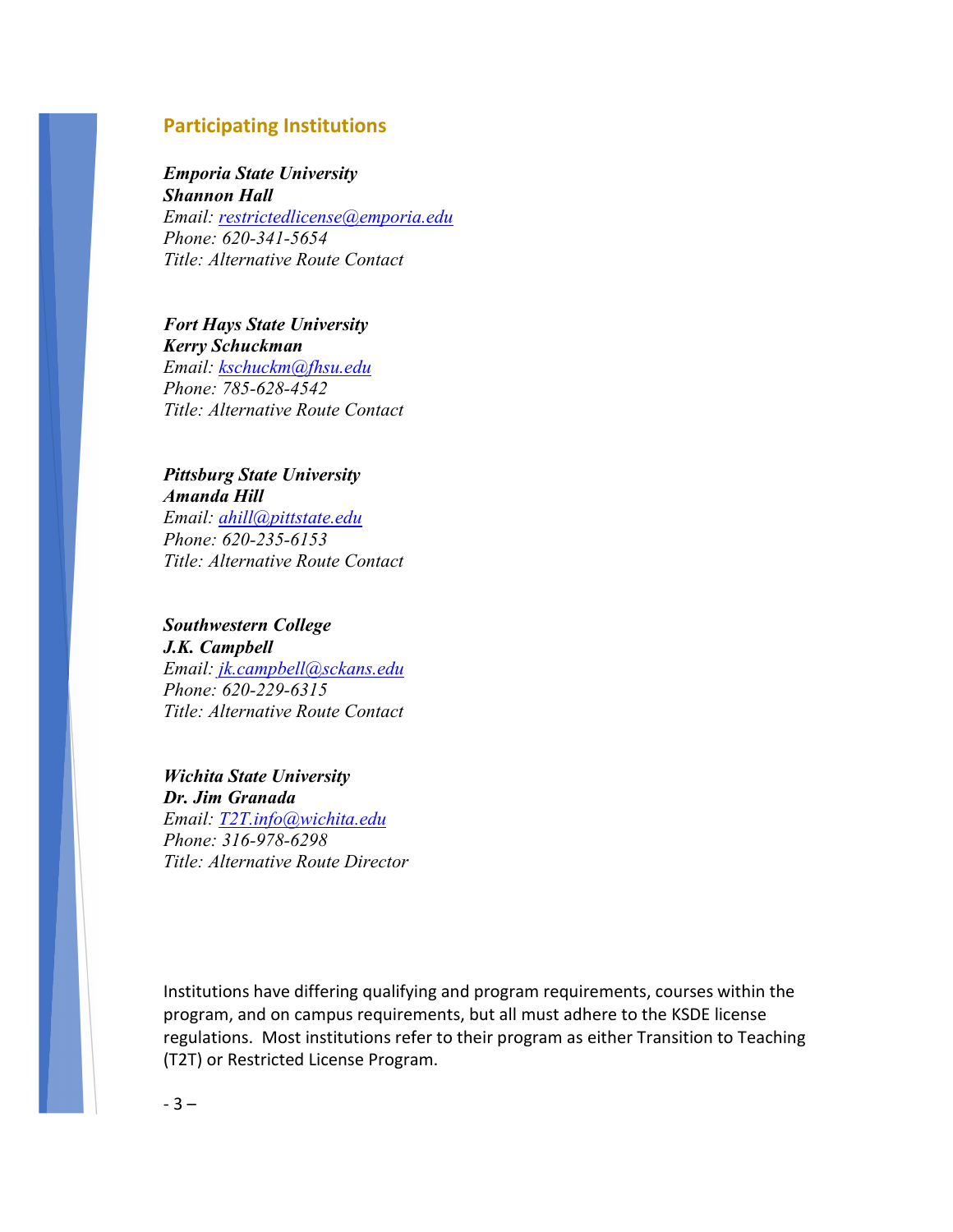# **KSDE Restricted Teaching License Regulation**

(h) Restricted teaching license.

(1) Each applicant for a restricted teaching license shall submit to the state board the following:

 $(A)$  An application for a restricted teaching license and the appropriate fee;

(B) an official transcript or transcripts verifying completion of an undergraduate or graduate degree in the content area or with equivalent coursework in the area for which the restricted license is sought. Heritage language speakers shall qualify as having met content equivalency for their heritage language;

(C) verification of a minimum 2.75 grade point average on a 4.0 scale for the most recent 60 semester credit hours earned;

(D) verification that the applicant has attained a passing score on the content assessment required by the state board of education;

(E) verification that the local education agency will employ the applicant if the license is issued;

(F) verification that the local education agency will assign a licensed teacher with three or more years of experience to serve as a mentor for the applicant;

(G) verification that the applicant has completed a supervised practical training experience through collaboration of the teacher education institution and the hiring local education agency;

(H) a statement from the licensing officer of a Kansas teacher education institution attesting to the following:

a. The applicant has on file a written plan that will qualify the applicant for full licensure in the content area for which the restricted license is sought;

b. the plan for program completion can be completed in not more than two years and contains a specific designation of the coursework that is to be completed each year;

c. the program provided to the applicant will meet the institution's approved professional education standards; and

d. the institution will provide the applicant with onsite support at the employing local education agency, including supervision of the applicant's teaching experience; and

(I) a statement verifying that the local education agency and the teacher education institution have collaborated regarding the approved program that the applicant will pursue and the

support that the applicant will receive.

(2) The teacher education institution providing a plan of study for any person holding a restricted teaching license shall coordinate the submission of a progress report before July 1 of each year during the effective period of the restricted license. This progress report shall verify the following:

• The applicant's contract will be renewed.

• The local education agency will continue to assign an experienced mentor teacher to the applicant.

• The applicant has made appropriate progress toward completion of the applicant's plan to qualify for full licensure.

• The institution will continue to support the applicant, on-site, as necessary.

• The applicant has attained at least a 2.75 GPA on a 4.0 scale in those courses specified in the applicant's plan for full licensure.

(3) Each applicant who is unable to provide any verification or statement required in paragraph (h)(2)

shall no longer be eligible to hold a restricted teaching license.

 $-4-$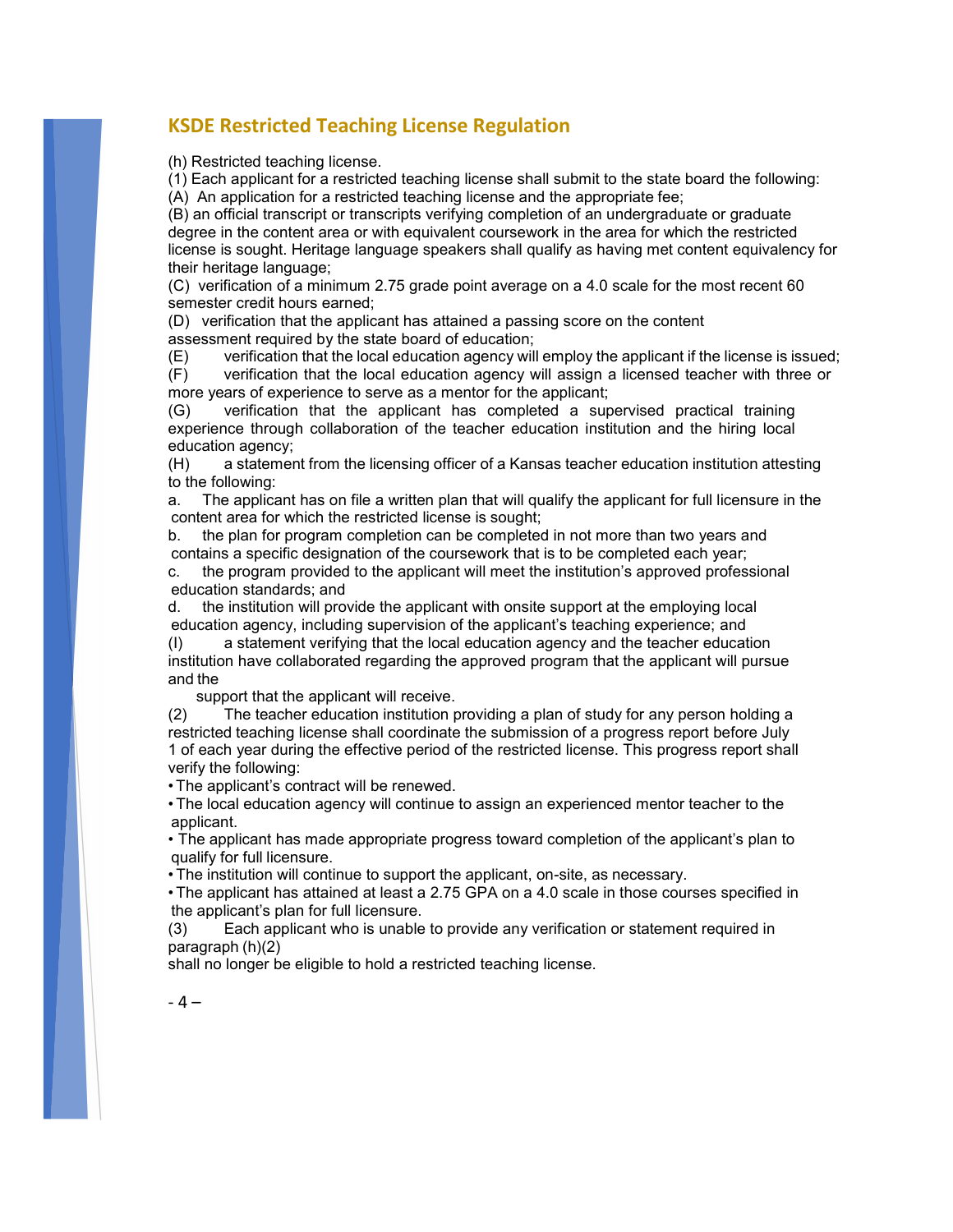# **Kansas State Department of Education Policies**

#### November 2014

Refer to 91-1-203 (h) for the regulation

# **1. Teaching assignment**

- a. The candidate must have a minimum of half-time (.5 FTE) employment in the qualified content area.
- b. If the candidate qualifies for two content areas:
	- i. For the license to show both endorsements, the candidate must be  $\frac{f \cdot f}{g}$ qualified for both content areas (degree or equivalent content and passed the content test) AND
	- ii. The candidate's assignment must be at least .5 FTE in one of the content areas. The part of the assignment in the  $2<sup>nd</sup>$  content area may vary

# **2. Endorsement and assignment**

- a. The endorsement requested must align with the program being completed.
- b. Candidates in all level programs:
	- i. If hired in any grade within 6-12, an observation experience will be required at the elementary level (K-6) within the field
	- ii. If hired to teach only at the elementary level, an observation experience will be required at the 6-12 level within the field
	- iii. If hired to teach only at the middle level (5-8), an observation experience will be required at either the elementary or high school level.
- c. Secondary licensure program candidates (6-12 program) teaching at the middle school:
	- i. If hired to teach only at the middle level, field experience(s) will be required at the high school level (9-12) within the field

# **3. Career and Technology Education (CTE)**

a. A career and technical education credential (CTE pathway instead of Restricted License [RL] program) may be more appropriate in some cases. Refer candidate/administrator to KSDE to help determine best option on a case-bycase basis.

# **4. Issuance of a professional license when candidate has completed the RL program**

- a. participated in the RL program for a minimum of TWO consecutive years,
- b. was mentored/supervised during the entire program,
- c. has been teaching in the area(s) licensed, and in the same school district
- d. qualifies at the time of program completion by having passing Principles of Learning and Teaching (PLT).

- 5 -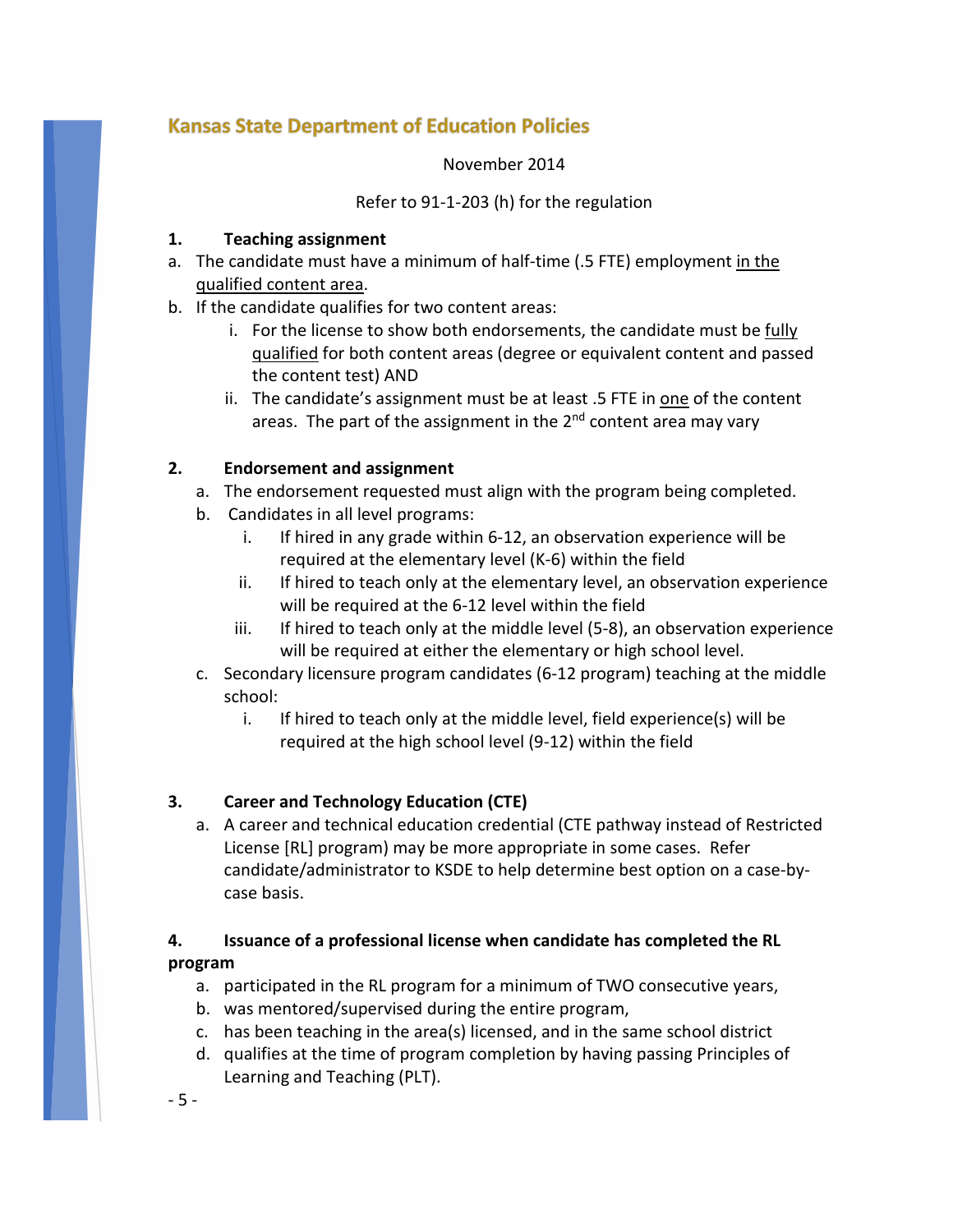**5.** The suitability of an **alternative educational setting** is determined on an individual policy basis. Points to consider include: the accreditation status of the school; whether there is face-to-face instruction; is it course monitoring of self-study or actual instruction in the subject, etc.

**6. A one-year nonrenewable license** shall not be an option for restricted licensure holders upon exiting the program. Eligibility for a teaching license includes a passing score for both the content and pedagogy assessments. Content assessment should not be an issue under current regulations because the content assessment is required to issue the restricted license.

**7.** Ideally, a restricted license candidate should enter a program through a **college or university that has an approved content program** in the subject content area to provide content support. However, if circumstances warrant and the college or university (institution of higher education) [IHE] can provide a plan to support/supervise for content, the IHE without an approved program in the specific content may provide the restricted license program to a candidate. The supervisor/mentor assigned by the program/district must have an appropriate credential in the content area.

**8.** Institutions may **admit individuals who enrolled in a traditional teacher preparation program to the RL program** if the individual meets the eligibility requirements. At the discretion of the sponsoring IHE, the professional education already completed by the candidate will be reviewed and a determination made by the IHE regarding any retakes and/or validation of the coursework, including application of IHE transfer policies.

- **9. "Adequate progress"** in 21-1-203 (h)(2)(C) should be determined by
	- a. GPA—2.75 or higher for courses in the plan of study.
	- b. Sufficient progress in coursework on the plan of study to make completion within the original two year timeframe achievable.
	- c. Candidate continues to meet all institutional and district requirements for the second year of the license AND for the duration of the program.
	- d. By regulation, any candidate who cannot provide verification required on the progress report is no longer eligible to hold a restricted teaching license.

**10. In the event a degree is not in the area for which a restricted licensure is sought**, institutions must exercise professional judgment in transcript analysis to determine whether a candidate has **equivalent coursework** to qualify for a restricted license. While the institution may use the program of study from the particular teaching area as the base for credential evaluation, equivalent coursework may or may not mean the candidate will have all exact courses in the program of study.

- 6 -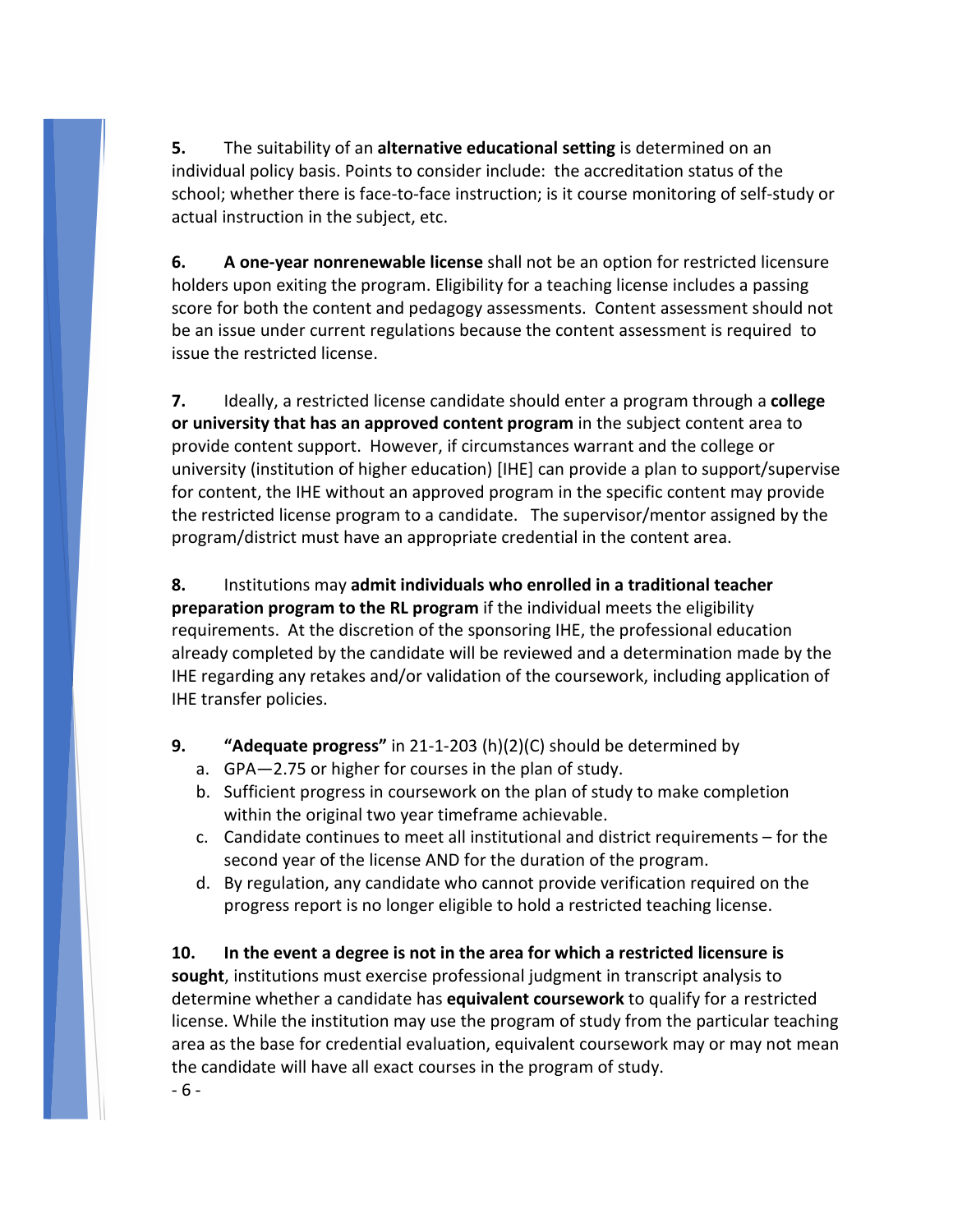**11.** Institutions must ensure that the candidate has received training and obtained knowledge through coursework in topics according to the content standards for the specific content subject area and as validated by passing the appropriate content test as required by regulation.

#### **Middle School Teaching Assignments**

#### **Middle School Science**

A candidate who is eligible for high school science, isn't automatically eligible to teach middle school science. An eligible high school biology teacher, for example, can teach middle school science IF at least half of their coursework they teach is coded under the middle school biology emphasis area (course codes 53051-53099) or general life sciences (53001, 53002 for example). Alternately, they would also be able to teach middle school science if they had all of the required coursework in a program completed.

#### **Middle School English, Math or History**

A candidate can teach middle school English, Math or History if they qualify for secondary English, Math or History. They can use either the middle school Praxis exam or the secondary Praxis exam (if not teaching below  $6<sup>th</sup>$  grade). If they obtain the 6-12 restricted license but are teaching only at the 5-8 level, the expectation is that an observation at the high school level in their subject area will be required (see page 10).

Alternatively, a candidate may qualify for a middle level license in a subject area by having the coursework in that content area and passing the middle school Praxis exam.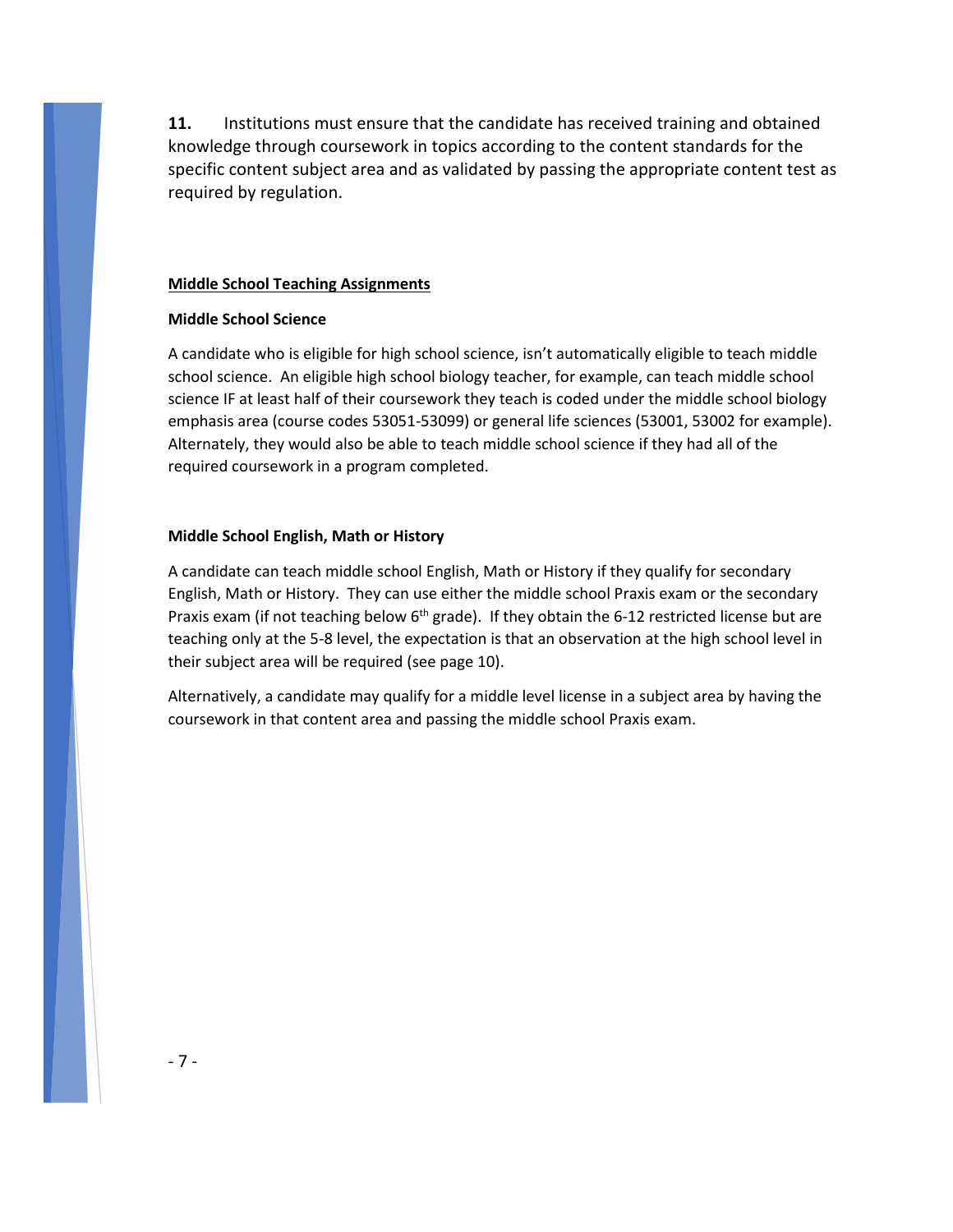# **KSDE POLICY related to PreK-12 licensed teachers (art, music, physical education, foreign language)**

Candidates that received a restricted license for a PreK-12 subject area (Art, Music, Physical Education or Foreign Language) and those who are licensed 6-12 but teaching only in a middle school must complete observations of class lessons of another teacher within their discipline.

## PreK-12 areas:

If hired to teach only in any grade(s) within 6-12, an observation experience will be required at the elementary level (K-6) within your discipline;

If hired to teach only at the elementary level (K-5), an observation experience will be required at the 6-12 level within your discipline;

If hired to teach only at the middle level (5-8), an observation experience will be required at either the elementary level or high school level within your discipline.

Secondary licensed teachers teaching at middle school: If hired to teach only at the middle level, an observation experience will be required at the high school level within your discipline.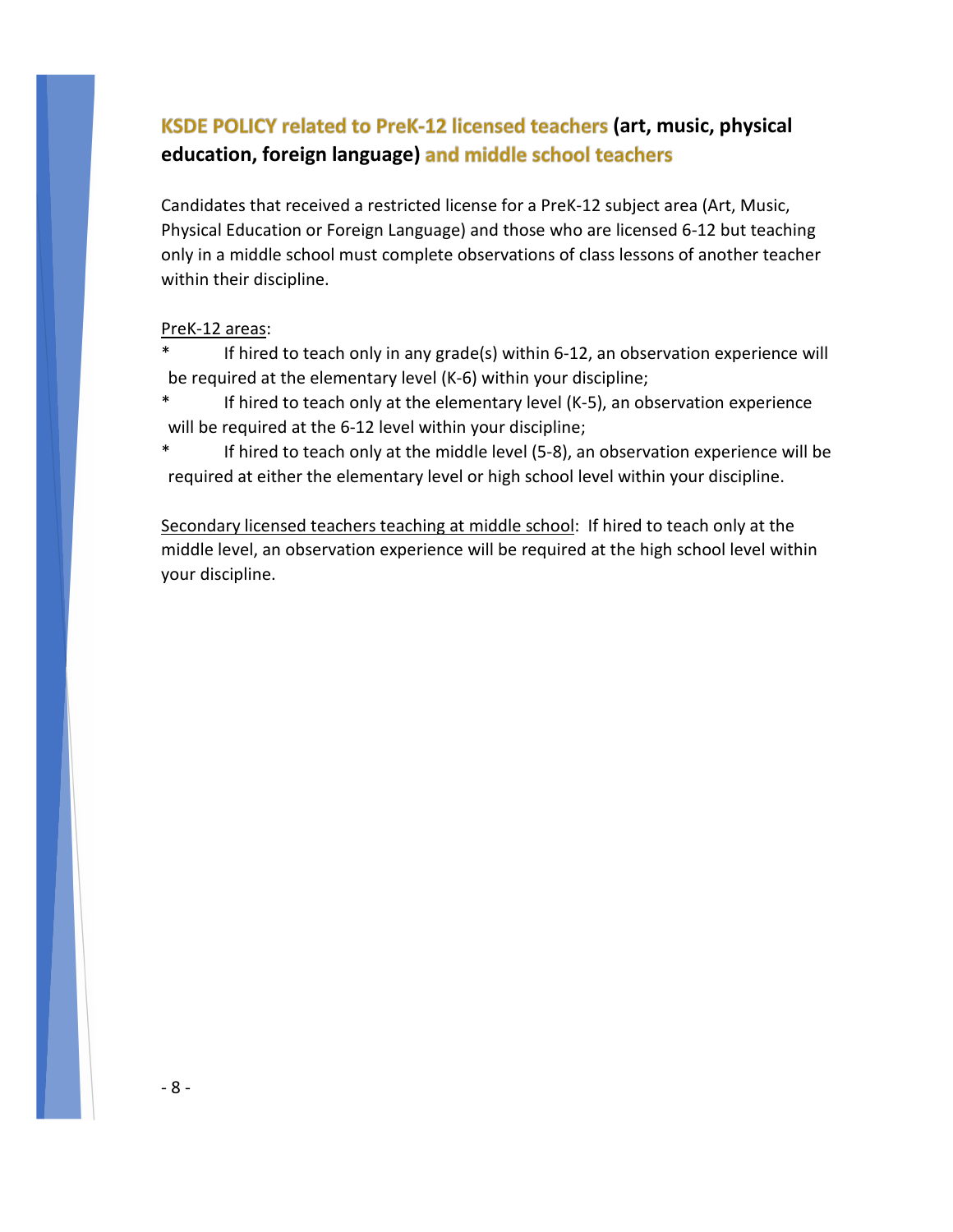# **ROLES OF INDIVIDUALS**

# **Role of the Candidate**

The candidate is to be well prepared for all teaching responsibilities, be present at the scheduled hours, and be diligent in carrying out delegated responsibilities. The candidate is to always recognize that the education of the student in the class is of primary importance.

# **Role of the University Supervisor**

Visits are made to each candidate by a University Supervisor each semester. The primary purpose of the visit is to determine the candidate's progress, and to visit with the candidate about perceptions of teaching and any problems encountered. It is the responsibility of all candidates to work in conjunction with their University Supervisor to establish dates in which evaluations will take place.

# **The University Supervisor will report any issues to the Restricted License Program Director.**

- 1. Maintain good relations with the candidate, the principal, and the school system.
- 2. Help clarify the university concept of the roles of individuals in the learning experience.
- 3. Observe and evaluate the candidate in actual classroom instruction.
- 4. Confer with the candidate before and after each visit.
- 5. Prepare and submit evaluations.
- 6. Keep informed about the public school setting and the teacher education programs.
- 7. Keep informed of assigned candidate's progress.
- 8. Offer feedback for improvement to the candidate.

## **Mentor for Candidate**

The principal will assign a teacher to serve as a mentor to the restricted teaching license candidate. The mentor is encouraged to:

- 1. Meet regularly with the candidate.
- 2. Give focused feedback through lesson observation and conferences.
- 9 -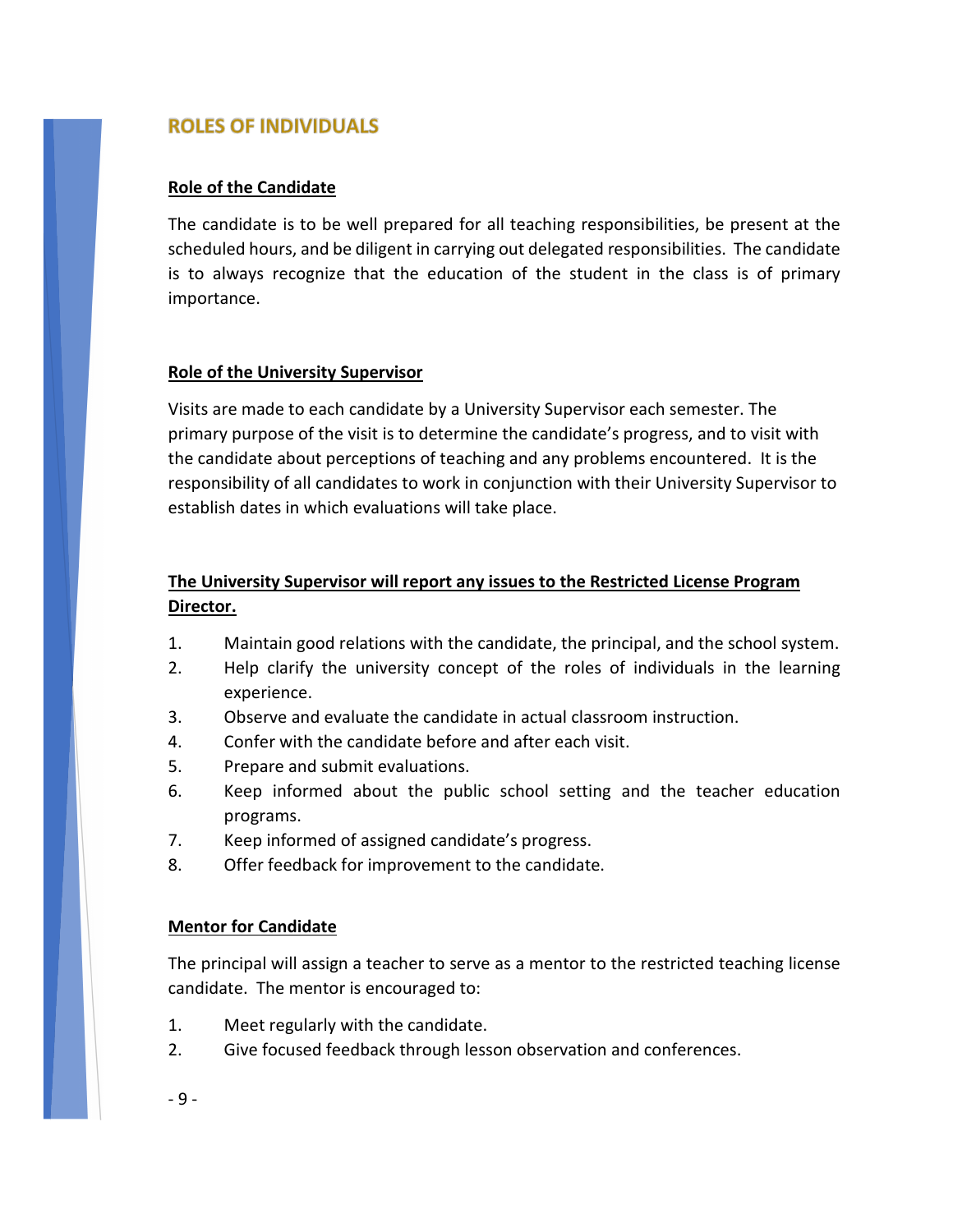- 3. Question the candidate to increase awareness.
- 4. Help the candidate identify critical moments in the classroom.
- 5. Encourage the candidate to discuss and reflect on his/her progress.
- 6. Be specific in suggestions for improvement.
- 7. Take time for regular discussions.
- 8. Engage in joint problem solving about pedagogical issues.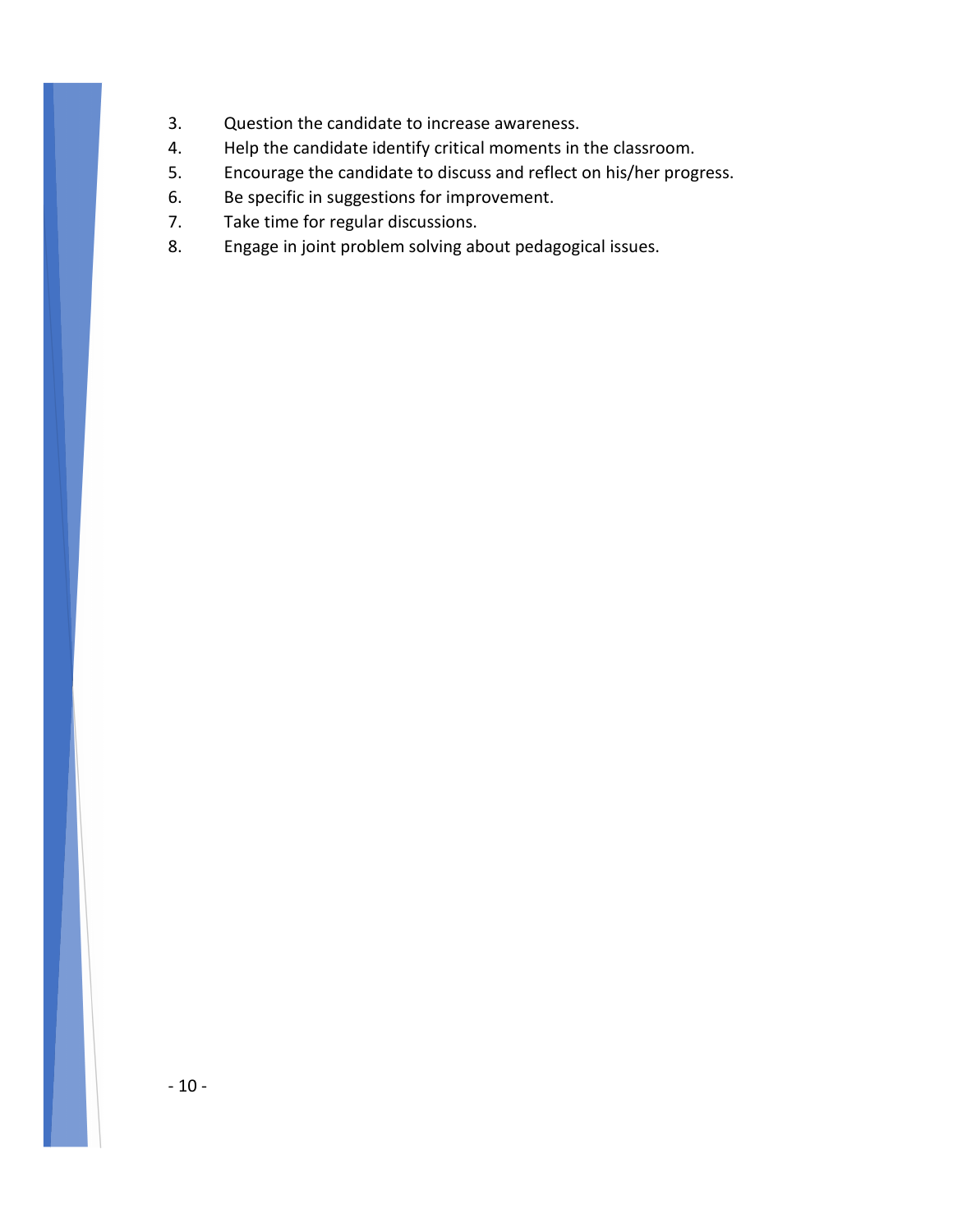# **RESTRICTED LICENSE APPLICATION - FORM 9 – INSTRUCTIONS FOR DISTRICT**

**The applicant, the district administrator or Human Resources Director of the hiring district, and the institution alternate route contact must complete the appropriate section of the Form 9 application.**

**The applicant initiates the application. A Restricted Teaching License is valid for one year expiring June 30. It is highly recommended that extra-duty assignments be kept to a minimum during the first year of teaching for these teachers.**

Once the application is filled out and submitted electronically by the applicant:

1. The Superintendent or designee of the hiring school district will receive an email notification from KSDE to fill out the district portion of the application.

2. Information regarding applicant assignments needs to be provided to the district office by the building administrator.

3. The superintendent or her/his designee will have access to the application and KSDE/nor the institution will be able to provide information on who at the district office is processing the application.

4. After the hiring district electronically submits their portion of the application, it will come to the Licensure Officer at the institution the applicant is working with, for verification before being submitted to KSDE.

5. The application will not be submitted to KSDE until a passing score on the required Praxis test has been received by the institution.

6. KSDE processes applications within a 6-8 week time period. The license will not be issued until KSDE has received payment and a clear background check. You may check the status of the application at License Lookup https://svapp15586.ksde.org/TLL/SearchLicense.aspx

If you have questions, please contact the university Alternate Route contact.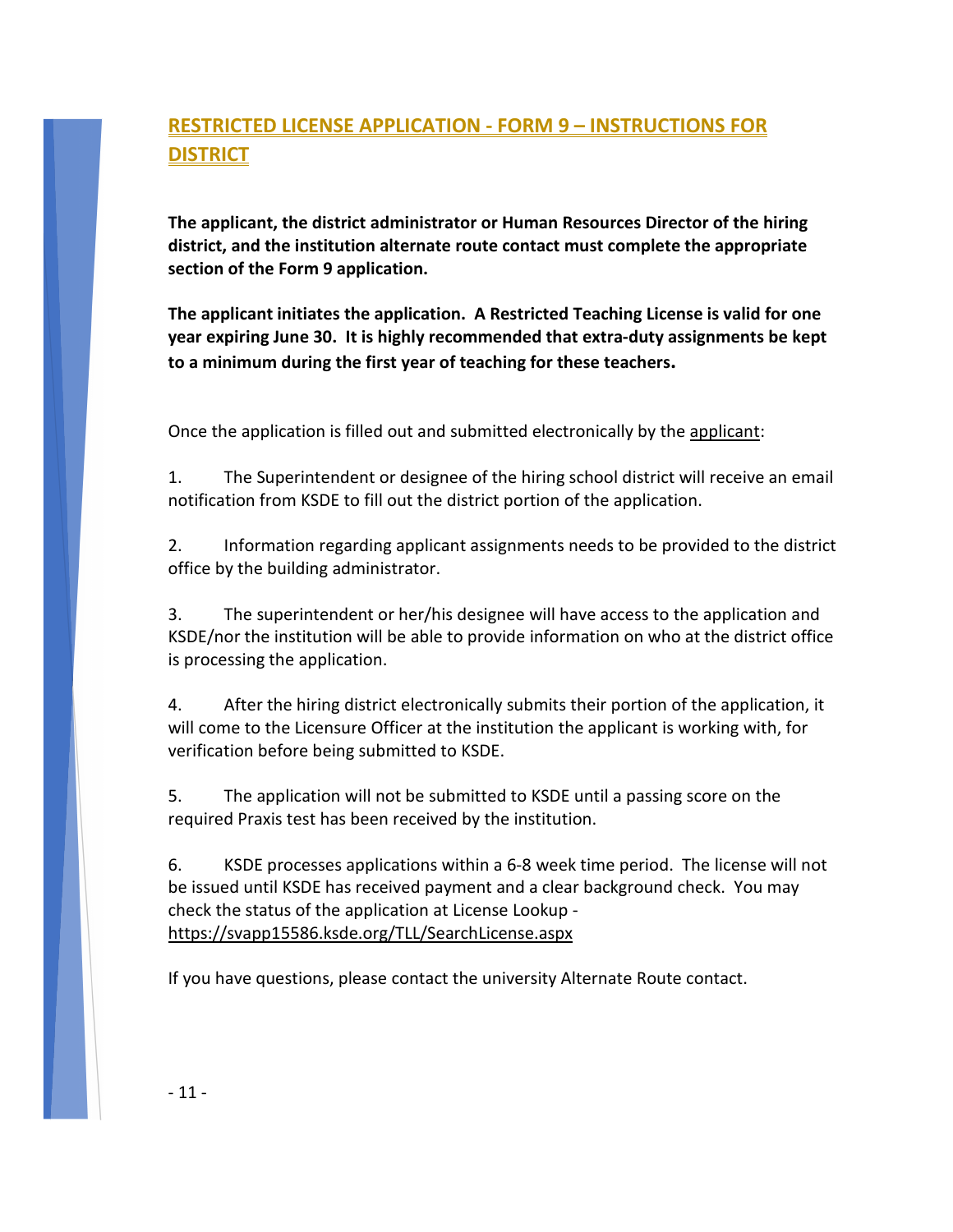# **PROGRESS REPORT AND CONTINUANCE IN THE PROGRAM**

**After Year 1**: The institution will coordinate the submission of a Progress Report to KSDE in June verifying:

- *The restricted license teacher's contract will be renewed,*
- *- The district will continue to assign a mentor teacher,*
- *- The restricted license teacher's schedule will continue to be an appropriate assignment in Year 2. If hired full time, they must teach at least 50% of their schedule in the subject area listed on their restricted teaching license. If hired half-time, must teach 100% in the subject area listed on their restricted teaching license. If there is a change in teaching schedule between Year 1 and Year 2, the district is obligated to inform the institution. If an unacceptable assignment is discovered for Year 2, this may jeopardize the teacher's license during the program and ability to become fully licensed.*
- *- The restricted license teacher has made appropriate progress toward completion of the Plan of Study and has attained at least a 3.00 GPA in those courses,*
- *- The institution will continue to support the applicant.*

The district will be contacted in June to obtain this verification. Upon receipt of the Progress Report and verification of the above items, KSDE will extend the restricted license for another year expiring June 30. **The teacher MUST make adequate progress in their courses to continue.** If a restricted license teacher's license was issued mid-year (January), they will still be able to have a full two years to complete their coursework.

**If the teacher does not pass the PLT test, they will not be eligible for any type of teaching license besides an Emergency Substitute License. They are NOT eligible for a one year nonrenewable teaching license.**

**After Year 2:** To obtain the next type of license, the teacher must successfully complete:

- *\* Kansas Performance Teaching Assessment (submitted during the last year of the program),*
- *\* successfully complete all coursework on the Plan of Study,*
- *\* and pass the PLT pedagogy test.*

Generally, the teacher can apply for their next license (Professional Teaching License) in May and it will be submitted to KSDE in late May once a passing PLT score report is available.

**Note: If a restricted license teacher has a restricted teaching license for a full two years within the same district, KSDE will next issue them a Professional Teaching license. Otherwise, they will receive an Initial Teaching License.**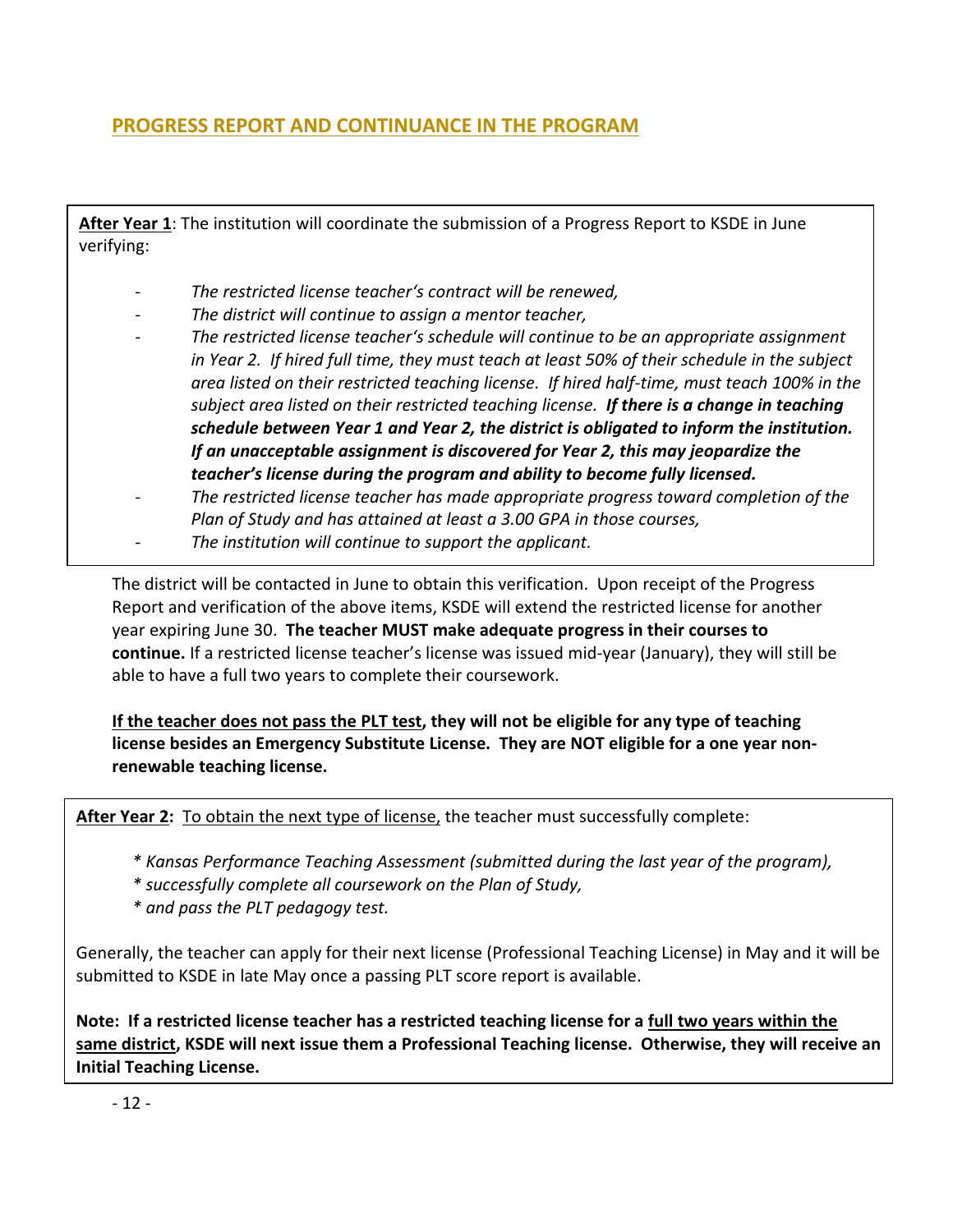# **Restricted School Specialist Licenses**

A restricted school specialist license is available in the areas of **School Counseling and Library Media Specialist.** This license has different qualifications and requirements than the restricted teaching license.

**(i) Restricted school specialist license.**

**(4) Each applicant for a restricted school specialist license with endorsement for school library media or school counselor shall submit to the state board the following:**

**a. An application for a restricted school specialist license and the appropriate fee;**

**b. an official transcript or transcripts verifying completion of a graduate degree in the content area of counseling or library media;**

**c. verification of at least three years of full-time professional counseling or librarian experience;**

**d. verification of a minimum 3.25 cumulative grade point average on a 4.0 scale in graduate coursework; and**

- e. documentation that the following conditions are met:
- i. The local education agency has made reasonable attempts to locate and hire a licensed person for the restricted school specialist position that the applicant is to fill;

(ii) the local education agency will employ the applicant if the license is issued;

(iii) the local education agency has an agreement with an experienced school specialist in the same content area to serve as a mentor for the applicant;

(5) the local educational agency will provide, within the first six weeks of employment, an orientation or induction program for the applicant;

(6) the local education agency has collaborated with a Kansas teacher education institution regarding the program that the applicant will pursue to obtain full licensure; and

(7) the local education agency will provide release time for the candidate to work with the mentor and to work on progress toward program completion; and

(F) a statement from the licensing officer of a Kansas teacher education institution attesting to the following:

(i) The applicant has on file a written plan that will qualify the applicant for full licensure in the school specialist content area for which the restricted license is sought;

(ii) the plan for program completion can be completed in not more than three years and contains a specific designation of the coursework that is to be completed each year;

(iii) the program provided to the applicant will meet the institution's approved professional education standards;

(iv) the institution will provide the applicant with on•site support; and

(v) the institution has collaborated with the employing local education agency concerning the applicant's program.

(8) Each local education agency that employs a person holding a restricted school specialist license shall submit to the commissioner of education a progress report before July 1 of each year during the effective period of the restricted school specialist license. This progress report shall include the following:

a. Verification that the applicant has attained passing scores on the content assessment required by the state board by the end of the first year;

b. verification from the chief administrative officer of the employing local education agency attesting to the following:

i. The applicant's contract will be renewed; and

ii. the local education agency will continue to assign an experienced mentor teacher to the applicant and provide accommodations to the applicant to work with the mentor teacher and to complete the applicant's plan for full licensure;